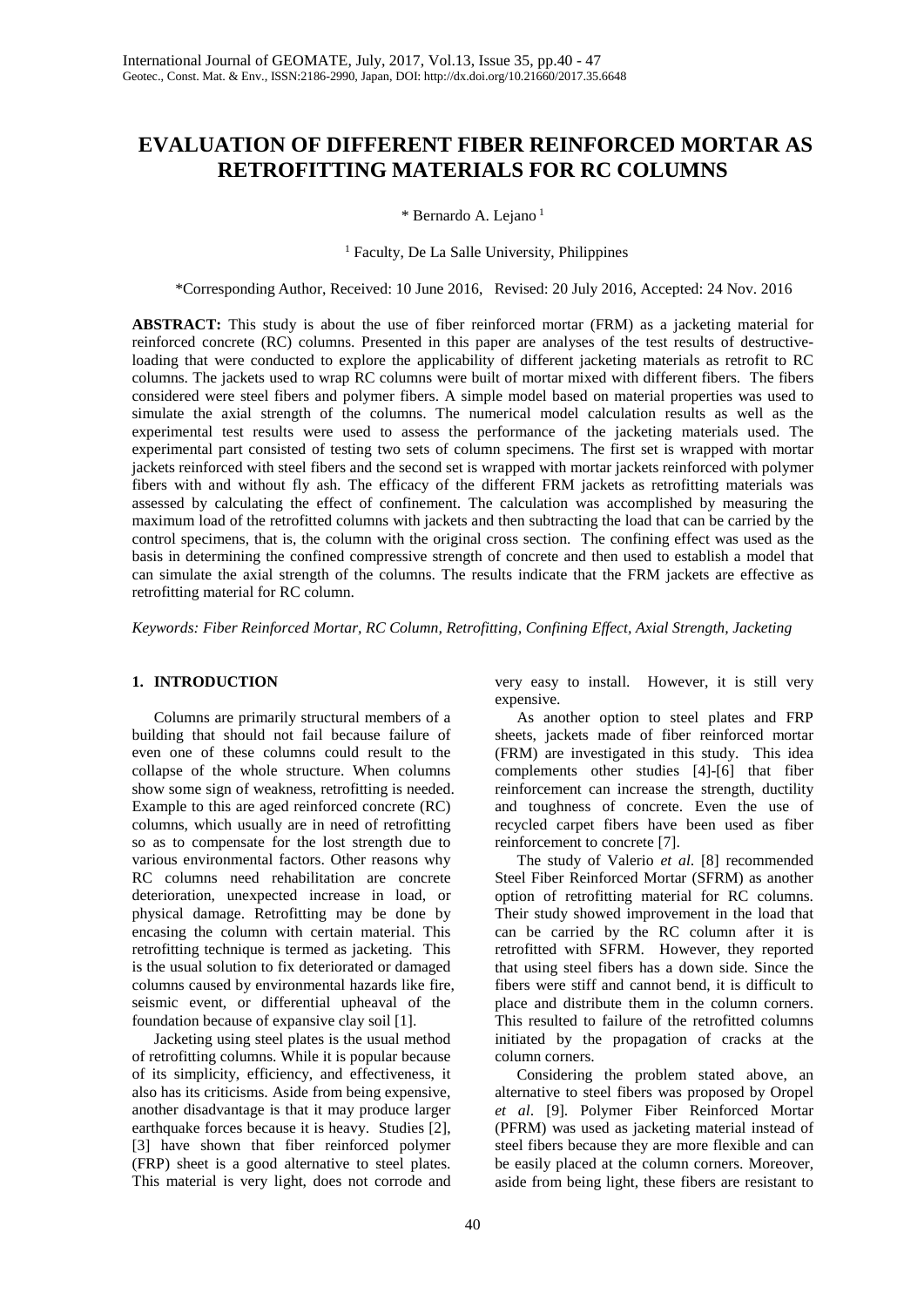corrosion. Two types of polymer fibers were used, synthetic and cellulose fibers.

This paper focuses on the simulation of the load-carrying capacity of RC columns with the above-mentioned jacketing materials (SFRM and PFRM). Previous work of the author [10] reported test results on the use of similar retrofitting materials but lacks the model to simulate the behavior of RC columns retrofitted with jackets. This paper attempts to provide a simple model that can predict the axial strength of RC columns retrofitted with FRM jackets once the confinement effect is determined.

# **2. RETROFITTING USING FRM**

The usual repair of RC column is done by removing the damaged or deteriorated concrete and substituting it with new concrete. To improve its strength, it may be encased with layer (or jacket) of mortar or shotcrete [10]. The effect of the jacket is two-fold, it enlarges the cross-section of the column and it provides confinement to the original core concrete. In this study, the load is applied only to the original section such that the effect of the enlargement of the section may not apply. Hence, only the confinement effect will be emphasized in this study. However, it may not be denied that the section enlargement may have an effect because of the redistribution of stresses.

## **2.1 Confinement Effect**

When a material is subjected to axial compression, it would be accompanied by transverse tensile deformation. If this transverse deformation is restrained, it would result to higher axial resistance of the material. This phenomenon is the same for concrete and is termed as the confinement effect. In RC columns, the steel ties or hoops usually provide the partial restrain of the transverse deformation resulting to the deformation resulting to the confinement of the core concrete. This usually results to an increase in the axial strength of the column. In addition, the hoops avert the concrete expansion and prevent tensile cracking in concrete. Hence, considerable improvement in ductility is usually observed [3].

In retrofitted RC columns, the jackets provide the same confinement effect as mentioned above. To provide adequate confinement the jacket must have enough tensile strength. For this reason, the mortar jacket is reinforced with fibers.

#### **2.2 Material Selection**

The choice of suitable material is an important factor in deciding the retrofitting technique to be used. The material must match with the RC column and must be easy to install. Prospective clients for retrofitting jobs would usually want something that is economical and that would not drastically impair the use or occupancy of the structure. Reinforced mortar jacket is an ideal material for this job.

To make the mortar jacket suitable as retrofitting material, it must possess the following qualities: low drying shrinkage, fast strength development, and excellent crack resistance. These qualities of mortar may be attained by reinforcing it with fibers. Moreover, shorter fiber reinforcement may be desirable because it can be made into a thinner layer of repair [6]. However, the above mentioned qualities of mortar jacket must be maintained and longer fiber may be needed to ensure this.

One of the materials examined in this study is the Steel Fiber Reinforced Mortar (SFRM) jacket. Mortar was mixed with steel fibers to increase its tensile strength. The steel fibers used in this study have the following properties: unit weight is 19 g, length is 50 mm and diameter is 0.75 mm. Photo of the steel fibers is shown in Fig. 1. Notice the curls at the ends of each fiber. They provide better bond between the steel fibers and concrete.



#### Fig.1 Photo of steel fibers

The other material examined in this study is the Polymer Fiber Reinforced Mortar (PFRM). The two polymer fibers used were the synthetic fibers and the cellulose fibers. These fibers were expected to provide the same increase in tensile strength of concrete as steel fibers provided, but more flexible.

The synthetic fibers are especially engineered copolymer fibers designed as substitute to the steel reinforcement in concrete floors on grade and pavements. They are also used as reinforcement in precast concrete products with strength up to 35 MPa. As can be seen in Fig. 2, the size and shape of synthetic fibers are almost similar to the steel fiber suggesting that it can be used as direct substitute for steel fibers. The dosage used is 2.5 kg per cubic meter of mortar [9].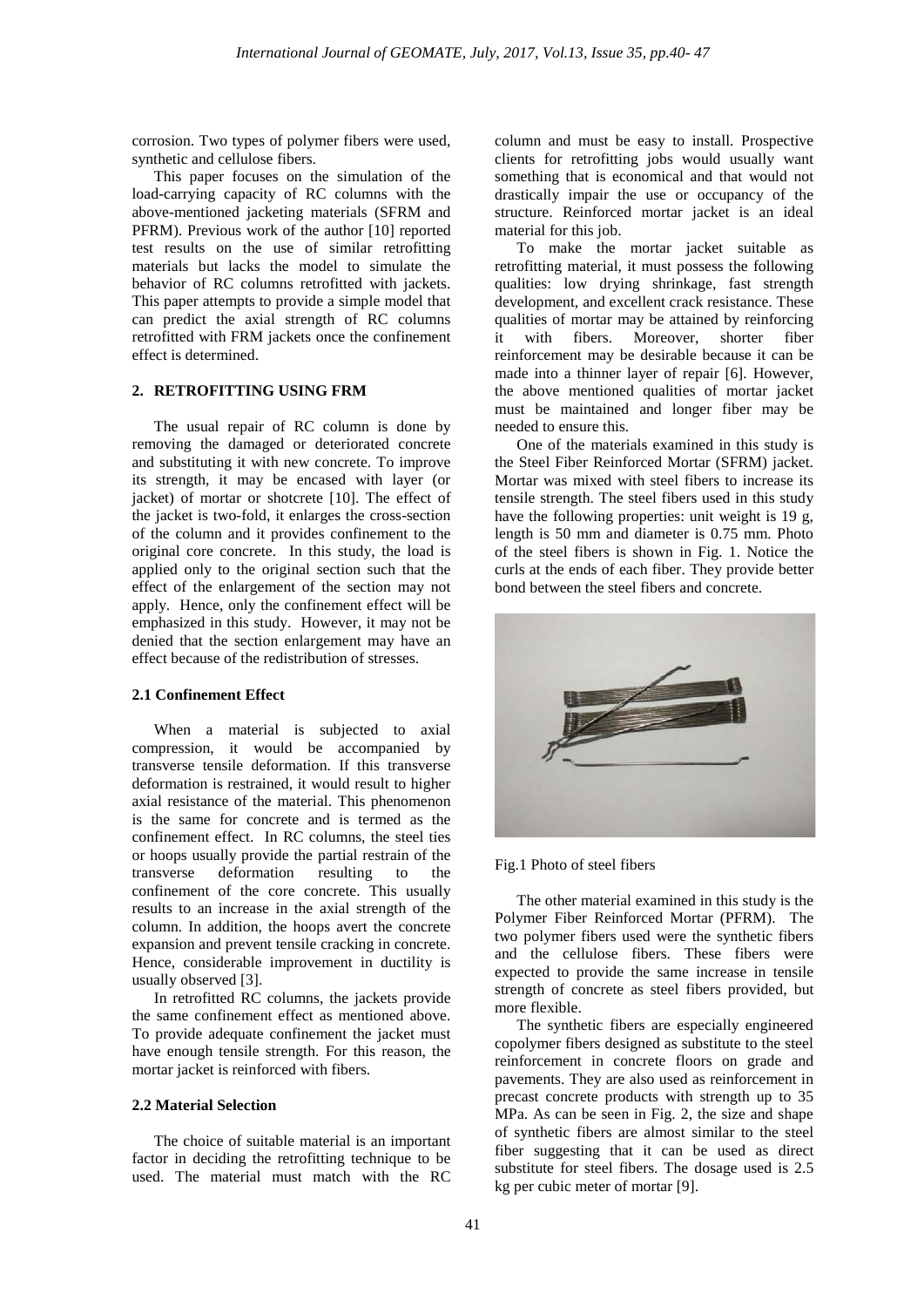



Fig.2 Pictures of synthetic fibers (top) and cellulose fibers (bottom)

As shown in Fig. 2, the cellulose fibers appear first as blocks but disperse evenly into concrete as micro fibers after contact with water. Approximately 1500 million crack-fighting micro fibers are produced per kg of concrete on a dosage of 2 bags per cubic meter of concrete. These cellulose fibers have excellent bond with cement resulting to decrease in plastic shrinkage cracking. They also tend to make the concrete denser. The same effects are expected in mortar, hence improving the strength of mortar jacket [9]. In addition, the cellulose fiber is alkali resistant and allows better surface finishing.

## **3. EXPERIMENTAL PROGRAM**

Several RC column specimens were made and subjected to destructive testing to evaluate their efficacy as retrofitting materials. In this study, 4 cases were studied for the columns with SFRM jacket (referred to as SFRM series). This includes the control specimens (without jacket), and specimens with mortar jackets containing 1%, 2%,

and 3% steel fibers by volume. This resulted to 3 control column specimens and 9 column specimens with SFRM jacket. (Refer to Table 1). Sakthivel *et al*. [4] investigated concrete with almost the same steel fiber volume range.

Table 1 Construction details of specimens

|               | <b>SFRM Series</b>         | <b>PFRM Series</b>           |
|---------------|----------------------------|------------------------------|
| Retrofitting  | Mortar w/                  | Mortar w/                    |
| material      | <b>Steel Fiber</b>         | Polymer Fiber                |
| Original      | 120x120x300                | 180x180x400                  |
| column size   | $Ac=14400$ mm <sup>2</sup> | $Ac = 32400$ mm <sup>2</sup> |
| Concrete      | $20 \text{ mm}$            | 40 mm                        |
| cover         |                            |                              |
| Main rebars   | $4-10$ mm $\phi$           | $4-10$ mm $\phi$             |
| Tie diameter  | $8 \text{ mm}$             | $8 \text{ mm}$               |
| Tie spacing   | $160$ mm                   | $160$ mm                     |
| Mortar jacket | 20 <sub>mm</sub>           | 10 <sub>mm</sub>             |
| thickness     |                            |                              |
| Different     | 1) control                 | 1) control                   |
| cases (Each   | 2) 1% SFRM                 | 2) mortar                    |
| case has 3    | 3) 2% SFRM                 | 3) Synthetic                 |
| column        | 4) 3% SFRM                 | 4) Cellulose                 |
| specimens)    |                            | 5) Syn. w/ FA                |
|               |                            | 6) Cel. w/ FA                |

There were 6 cases that were studied for columns with polymer FRM jackets (referred to as PFRM series). The  $1<sup>st</sup>$  case is the control specimens without jacket, the  $2<sup>nd</sup>$  is with mortar jacket, the  $3<sup>rd</sup>$  is with synthetic FRM jacket, the  $4<sup>th</sup>$ case is with cellulose FRM jacket, 5<sup>th</sup> is with synthetic FRM jacket mixed with fly ash (FA), and the  $6<sup>th</sup>$  case is with cellulose FRM jacket mixed with fly ash. This resulted to 12 column specimens with PFRM jacket, 3 column specimens with mortar jacket, and 3 control specimen (without jacket). (Refer to Table 1)



Fig.3 Typical cross-section of column specimen with PFRM jacket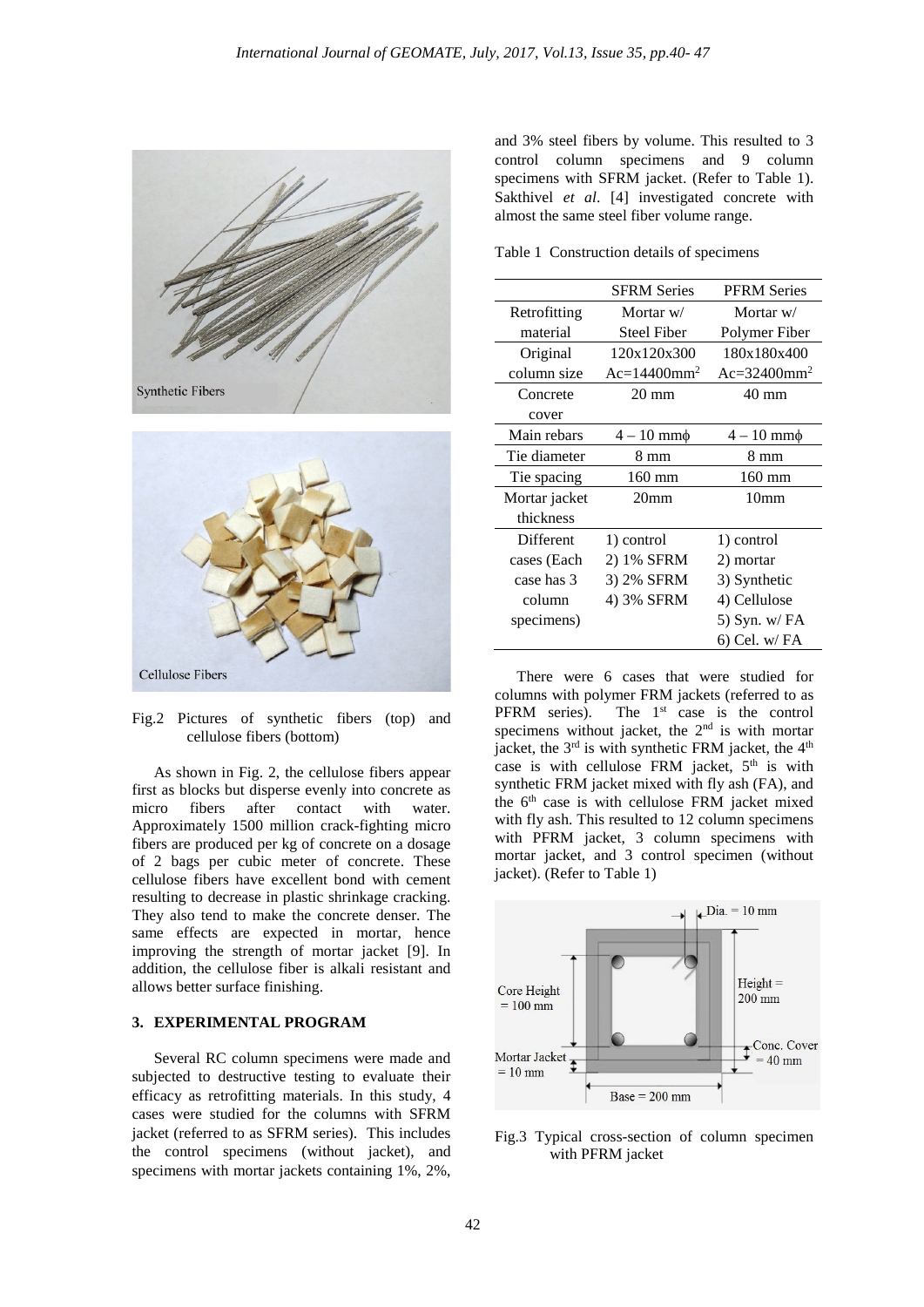Shown in Table 1 are the construction details of the RC column specimens. All columns were tied RC columns with square cross-section. The details of the dimension and reinforcement are shown in Fig. 3 and Fig. 4. Although the details shown are for column specimens of PFRM series, the other series were constructed in similar manner with slight variation only in the size of the cross section and the jacket thickness. Furthermore, the ties are the same for all column specimens justifying the assumption that the magnitude of its confinement effect (if there is any) is the same for all column specimens.



Fig.4 Typical side-section of column specimens with PFRM jacket

Axial load was applied through steel plates, as shown in Fig. 4, to ensure that the force is applied only to the original cross-section of the column specimen. This is done to simulate the possible actual condition at the ends of the columns. Due to difficulties in application of the mortar at the column ends, the jacket cannot be ensured to be in full contact with the other connected members of the structure at the column ends resulting to ineffective transmission of the axial load through the jacket cross-section.

### **4. TEST RESULTS**

The results of strength tests of concrete, mortar with fibers, and steel reinforcing bars are tabulated in Table 2. It can be seen that the compressive strength of mortar increased with the addition of fiber. However, the introduction of fly ash in the PFRM series resulted to the decrease in strength. Fly ash was introduced because it was thought to improve the performance of mortar. However, the result was contrary as indicated in the mortar strength test results shown in Table 2. It is not

clear why the fly ash did not perform as expected, but it may have something to do with its proportion to the mix. In this study, fly ash was used as 30% replacement to cement.

Table 2 Strength of concrete, mortar, and steel

| Material  | <b>SFRM</b> series | <b>PFRM</b> series |
|-----------|--------------------|--------------------|
| Concrete, | 21.0 MPa           | 21.5 MPa           |
| fc'       |                    |                    |
| Mortar    | 15.2 (0%SF)        | 18.2 (No Fiber)    |
| fc'       | 19.2 (1%SF)        | 23.7 (Synthetic)   |
| (MPa)     | 18.6 (2%SF)        | 21.8 (Cellulose)   |
|           | 17.6 (3%SF)        | 20.8 (Syn. w/FA)   |
|           |                    | 16.4 (Cel. w/FA)   |
| Steel, fy | 388 MPa            | 378 MPa            |

The average maximum recorded axial force  $(P<sub>max</sub>)$  is used as the basis of comparison of these retrofitting materials. It was observed that when the strain reached 0.003, the maximum load was already attained. Tabulated in Table 3 are average maximum loads  $(P<sub>max</sub>)$  for each case investigated.

Table 3 Average maximum load of the columns

|             |                | $P_{\text{max}}$ | $\frac{0}{0}$    |
|-------------|----------------|------------------|------------------|
| Series      | Case           | (kN)             | Increase in      |
|             |                |                  | $P_{\text{max}}$ |
| <b>SFRM</b> | Control        | 369.5            | 0.0              |
|             | 1% SFRM        | 401.5            | 8.7              |
|             | <b>2% SFRM</b> | 437.9            | 18.5             |
|             | 3% SFRM        | 390.4            | 5.7              |
| <b>PFRM</b> | Control        | 697.8            | 0.0              |
|             | Plain Mortar   | 673.7            | $-3.5$           |
|             | Synthetic      | 894.7            | 28.2             |
|             | $Syn.$ w/ $FA$ | 853.2            | 22.3             |
|             | Cellulose      | 794.3            | 13.8             |
|             | Cel. w/FA      | 730.2            | 4.6              |

The increase in  $P_{\text{max}}$  (expressed in %) of each retrofitted column is obtained with respect to the Pmax of the control specimens of the series. The largest increase in strength is 28.2%. This is for the case of synthetic PFRM jacket. For SFRM series, the maximum increase is 18.5%, which was obtained at 2% steel fiber reinforcement.

It is interesting to note that there is no significant increase in Pmax when plain mortar jacket was used. This means that enlargement of the section due to mortar jacket did not contribute to the strength increase of the column. Also, it seems that the ties did not provide significant confinement. This was also observed by other research [11] when the tie spacing is medium to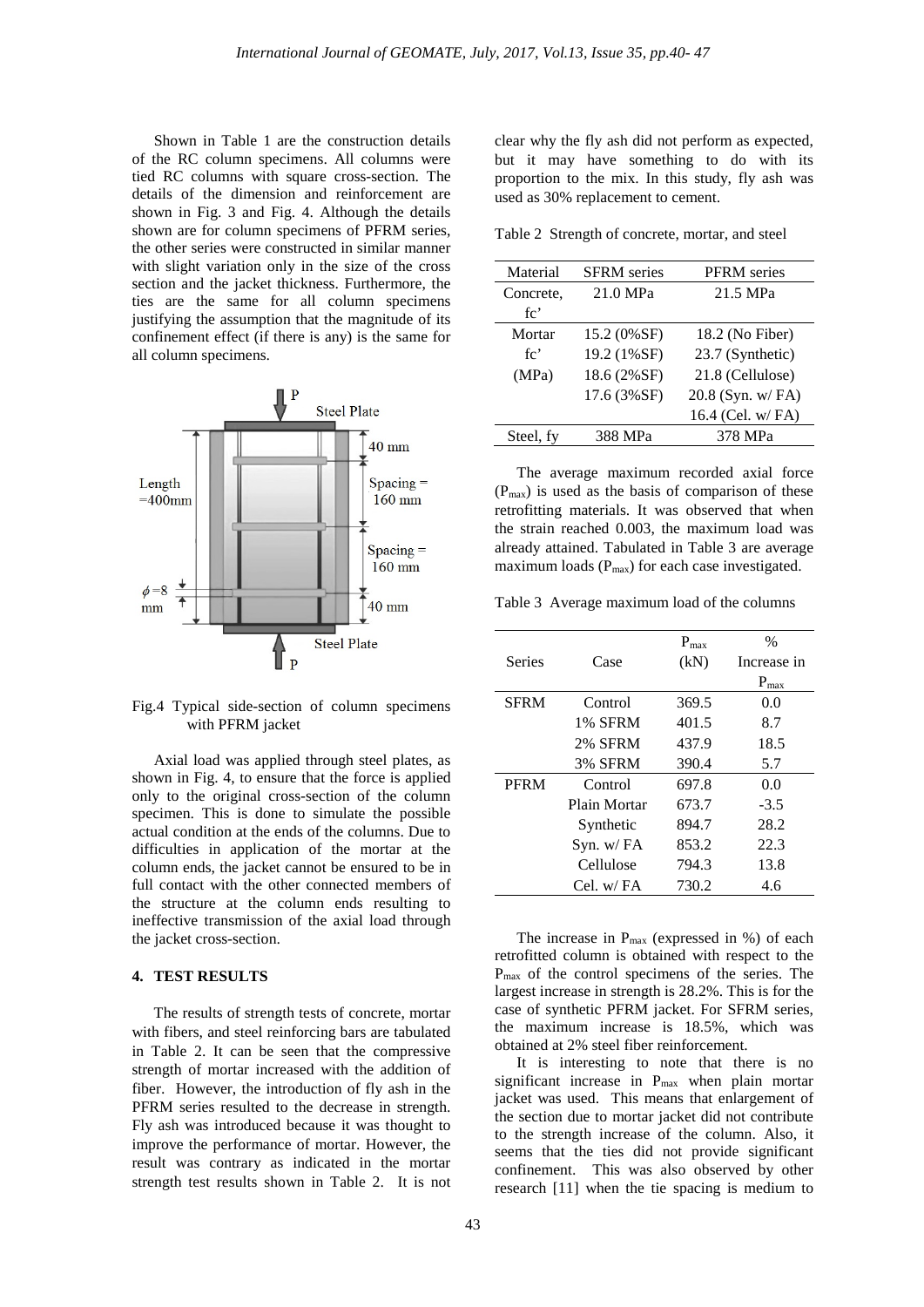large. Furthermore, the introduction of fly ash to the mortar mix did not result to a better jacket.

Shown in Fig.5 are pictures showing the difference in the crack patterns between column with PFRM jacket and column with SFRM jacket, at the final failure. It can be seen that cracks are more scattered in the PFRM series while cracks are concentrated in the corner of the column with SFRM jacket. Since it is difficult to place the steel fibers in the corners of the SFRM jacket, the corners may be considered as zone of weakness.



Fig.5 Comparison of cracks of column with PFRM jacket (top picture) and with SFRM jacket (bottom picture)

# **5. ANALYSIS OF DATA**

The load that can be carried by control specimens (columns without jacket) may be expressed as Eq. (1). Considering the nominal or

maximum loads obtained from tests, the loadcarrying efficacy of concrete (represented by  $\alpha$ ) may be calculated. The results are shown in Table 4. It can be seen that the values obtain for  $\alpha$  is very close to the 0.85 value that is commonly used in design formulas.

$$
P \max = \alpha \ f c' \ Ac + f y \ As \tag{1}
$$

Table 4 Efficacy of concrete,  $\alpha$ 

| Type        | $P_{\text{max}}$ | $\alpha$ fc'Ac | fy As | $\alpha$ |
|-------------|------------------|----------------|-------|----------|
|             | (kN)             | (kN)           | (kN)  |          |
| <b>SFRM</b> | 369.5            | 302.4          | 121.9 | 0.82     |
| <b>PFRM</b> | 697 8            | 696.6          | 118.8 | 0.83     |

## **5.1 Simulation Using a Simple Model**

To simulate the behavior of columns a simple model is developed based on the stress-strain relationships of the materials. Shown in Fig. 6 is the stress-strain curve of concrete and steel.



Fig.6 Stress-strain curve of concrete (top graph) and steel rebar (bottom graph)

For concrete (shown as solid line in Fig. 6), the exponential stress-strain curve developed by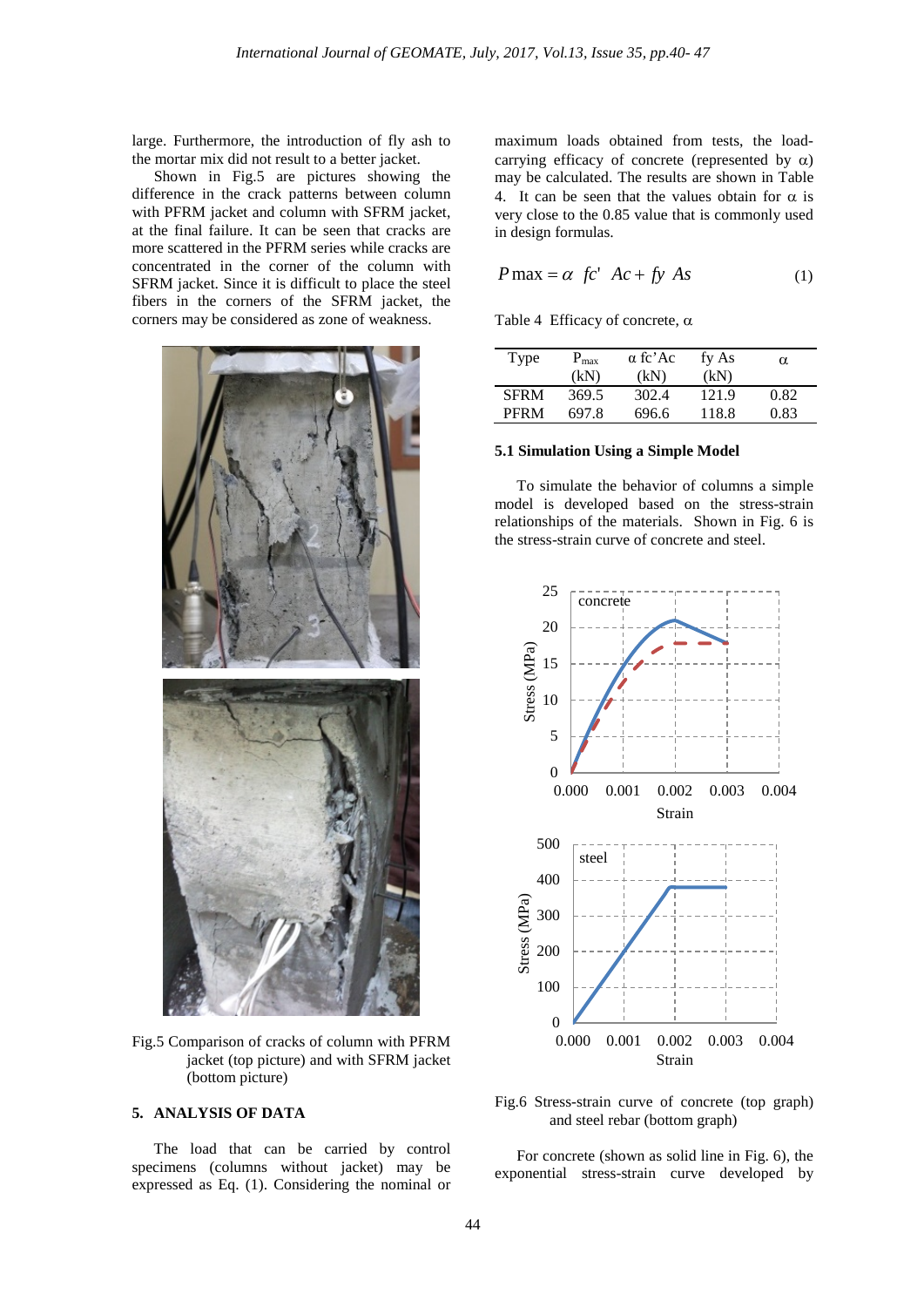Lejano [12] was used as a constitutive model for concrete. The equation for the ascending branch of the stress-strain curve of this model is shown in Eq. (2). The descending branch is linear from peak stress up to the ultimate strain of 0.003.

$$
fc = fc'\left[1 - \left(\frac{\varepsilon_p - \varepsilon}{\varepsilon_p}\right)^b\right]
$$
 (2)

where  $fc$  = stress of concrete at strain  $(c)$ ,  $fc'$  = compressive strength of concrete,  $\varepsilon_p$  = strain at peak stress =  $0.0018 + 0.00001$  *fc'*, and *b* = 2 -0.0125 *fc'*.

For steel, the relationship is simply elasticplastic model. The steel stress (fs) is linear and proportional to the strain at the ascending branch, and become fully plastic after the yield point, that is, fs=fy.

Using these stress-strain relationships, the axial force (P) at any particular strain of the control column specimens may be calculated by changing Eq. (1) into Eq. (3). Note that  $\alpha$  is multiplied to fc up to the peak stress and afterwards the stress is maintained constant, as shown in the dashed curve in the stress-strain curve of concrete in Fig. 6.

$$
P = \alpha \ \text{fc} \ \text{Ac} + \text{fs} \ \text{As} \tag{3}
$$

The calculation results using this model are compared to the experiment results and are shown in Fig. 7 and Fig. 8 for the control specimens of SFRM and PFRM series, respectively. It can be seen that relatively good agreement is obtained between the calculation and the experiment results.



Fig.7 Comparison of model with test data of control column specimen (SFRM series)



Fig.8 Comparison of model with test data of control column specimen (PFRM series)

Using this model, the calculated  $P_{\text{max}}$  are 369.9 kN and 690.0 kN for the control specimens of SFRM series and PFRM series, respectively. These are very close to the test results.

#### **5.2 Calculation of Confinement Effect**

As indicated by test results, there is no significant increase in axial force because of the enlargement of the section due to the jacket. In fact, if one tries to include the axial force carried by the jacket, the result would be very much greater than the experimentally obtained Pmax. Hence, the increase in axial force may be concluded to be due to the confinement effect only of the jackets. The axial force due to confinement (which is termed as confinement effect) may be obtained by subtracting the calculated strength of the control column specimen from the experimentally observed Pmax. This results to Eq. (4), where  $C_f$  is the confinement effect.

$$
C_f = P_{\text{max}} - \left(\alpha \ f c^* A c + f y A s\right) \tag{4}
$$

Table 5 Confinement effect and increase in compressive strength of concrete

| Case      | $C_f(kN)$ | $\lambda =$ Inc. in fc' (%) |
|-----------|-----------|-----------------------------|
| Control   | $-0.4$    | $-0.2$                      |
| 1% SFRM   | 31.6      | 12.8                        |
| 2% SFRM   | 68.0      | 27.4                        |
| 3% SFRM   | 20.5      | 8.3                         |
| Control   | 7.8       | 1.4                         |
| Mortar    | $-16.3$   | $-2.9$                      |
| Synthetic | 204.8     | 35.8                        |
| Syn. w/FA | 163.3     | 28.6                        |
| Cellulose | 104.3     | 18.3                        |
| Cel. w/FA | 40.2      | 7.0                         |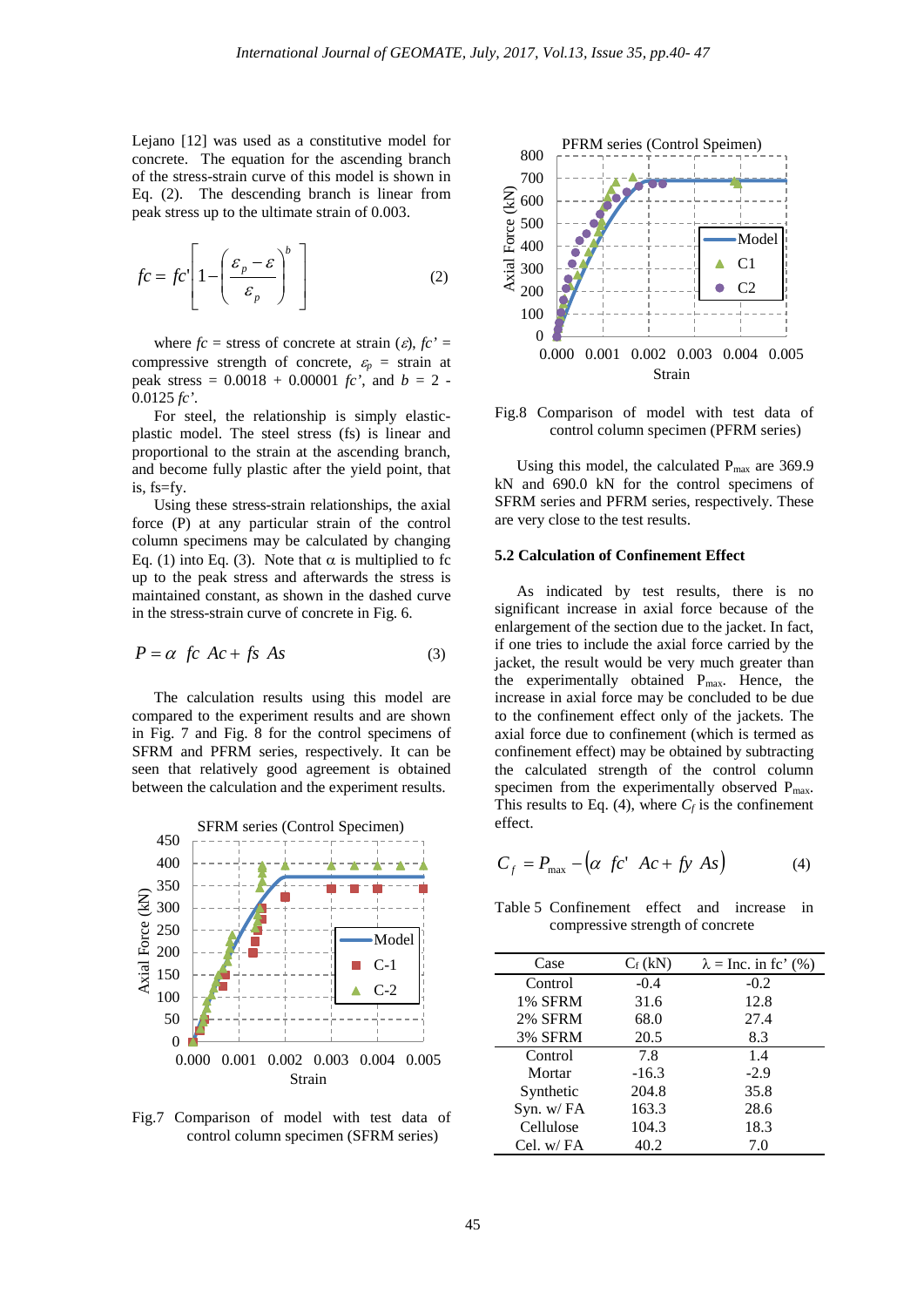The confinement effect is evaluated for all column specimens. The results are shown in Table 5. By dividing Cf by the force resisted by the concrete, that is, αfc'Ac, then the increase in fc' may be determined. This increase in fc' is denoted as  $\lambda$  and is shown also in Table 5.

It can be seen that the FRM provided significant confinement. Among all cases, the synthetic PFRM jacket provided the largest confinement effect. For the SFRM series, the highest increase seems to be obtained in the 2% steel fiber. But when the jacket is made of plain mortar, negligible confinement effect was observed. Furthermore, the incorporation of fly ash resulted to less confinement effect.

Lastly, a model for predicting the load-strain relationship of the column considering the confinement effect is proposed by simply increasing the concrete stress by the factor  $λ$ . This is expressed in Eq. (5).

$$
P = (1 + \lambda) \cdot 0.85 \, fc \, Ac + fs \, As \tag{5}
$$

The plot of the results of the simulation using the model as compared to the experiment results is shown in Fig. 9.



Fig.9 Comparison of model with test data

It can be seen that relatively good agreement is obtained. The practical application of this model is in the analysis of RC structure. Columns retrofitted with FRM jacket may be simulated using this model.

#### **6. CONCLUSION**

It had been shown that the FRM jackets were effective as retrofitting material for RC columns. Among all cases investigated, the results indicate that the largest increase in strength is obtained in the column with synthetic FRM jacket. The axial load was increased by as much as 28.2%. The corresponding increase in the confined concrete strength was evaluated as 35.8%. Both occurred for the column with synthetic PFRM jacket. Furthermore, it was shown that the confined concrete strength may be determined through the calculation of the confinement effect by evaluating the contribution of the different materials. A simple model was presented that can simulate the behavior of column as affected by confinement.

## **7. ACKNOWLEDGEMENTS**

The author acknowledges J.C. Oropel, G.C. Panaligan, J.C. Sy, D.N. Valerio, K.K. Galicia, and J.V. Sia for their vital roles in the conduct of the experimental tests. The author is also grateful to the faculty and staff of the Civil Engineering Department of De La Salle University for their encouragement.

#### **8. REFERENCES**

- [1] Daoud OM, "Damage assessment and strengthening of R/C building constructed on expansive soils", Int. J. of GEOMATE, Vol. 4, No. 2 (Sl. No. 8), June, 2013, pp. 516-521.
- [2] Berthet JF, Ferrier E and Hamelin P, "Compressive behavior of concrete externally confined by composite jackets. Part A: Experimental study", Construction and Building Materials, Vol. 19, Issue 3, 2005, pp. 223–232.
- [3] Binici B, "An analytical model for stress– strain behavior of confined concrete", Engineering Structures, Volume 27, 2005, pp. 1040–1051.
- [4] Sakthivel PB, Ravichandran A and Alagumurthi N, "Experimental and predictive mechanical strength of fiber reinforced cementitious matrix", Int. J. of GEOMATE, Vol. 7, No. 1 (Sl. No. 13), Sept. 2014, pp.993-1002.
- [5] Cominoli L, Failla, C and Plizzari GA, "Steel and synthetic fibres for enhancing concrete